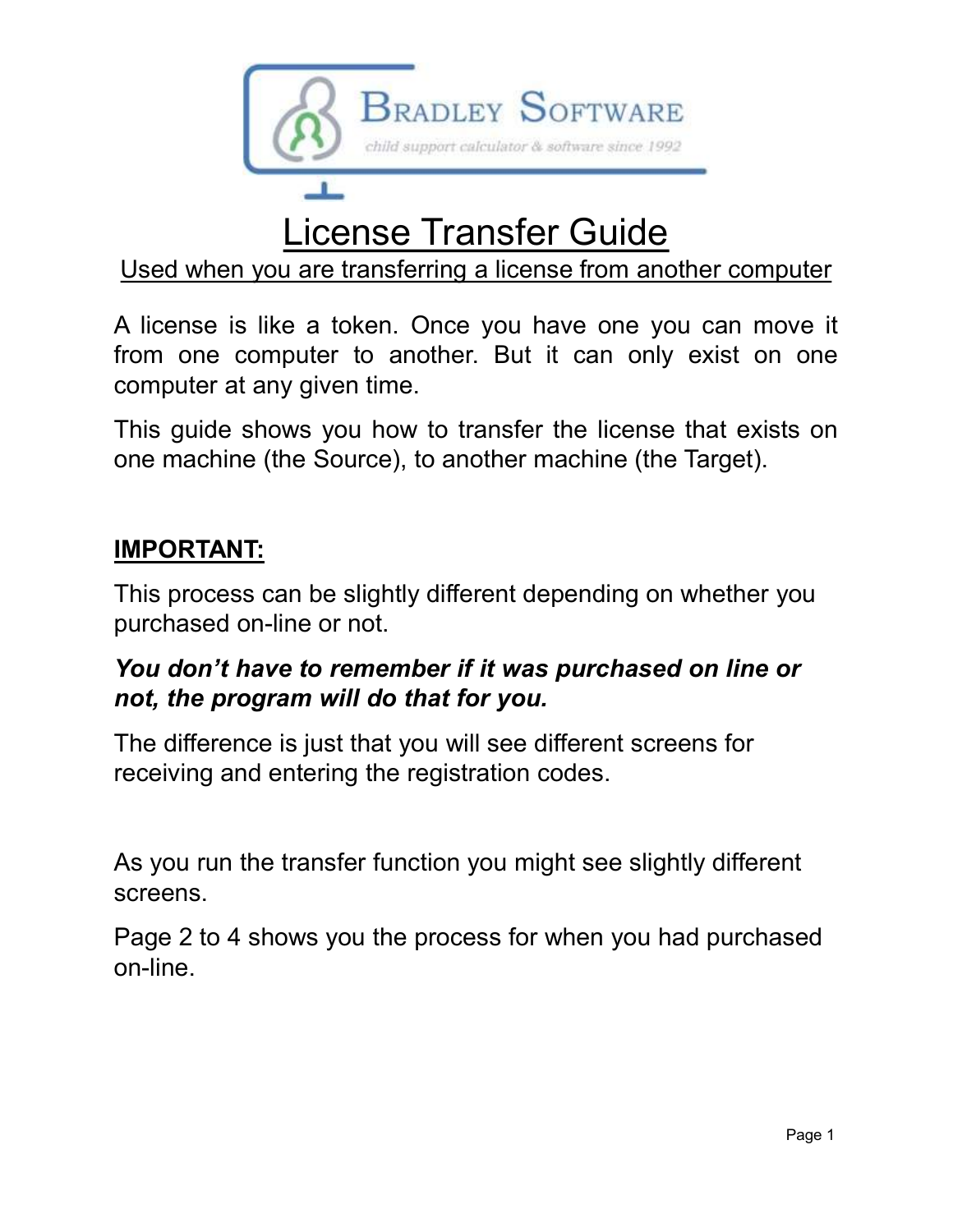

### Transfer Overview

A license is like a token. Once you have one you can move it from one computer to another. But it can only exist on one computer at any given time.

This guide shows you how to transfer the license that exists on one machine (the Source), to another machine (the Target)

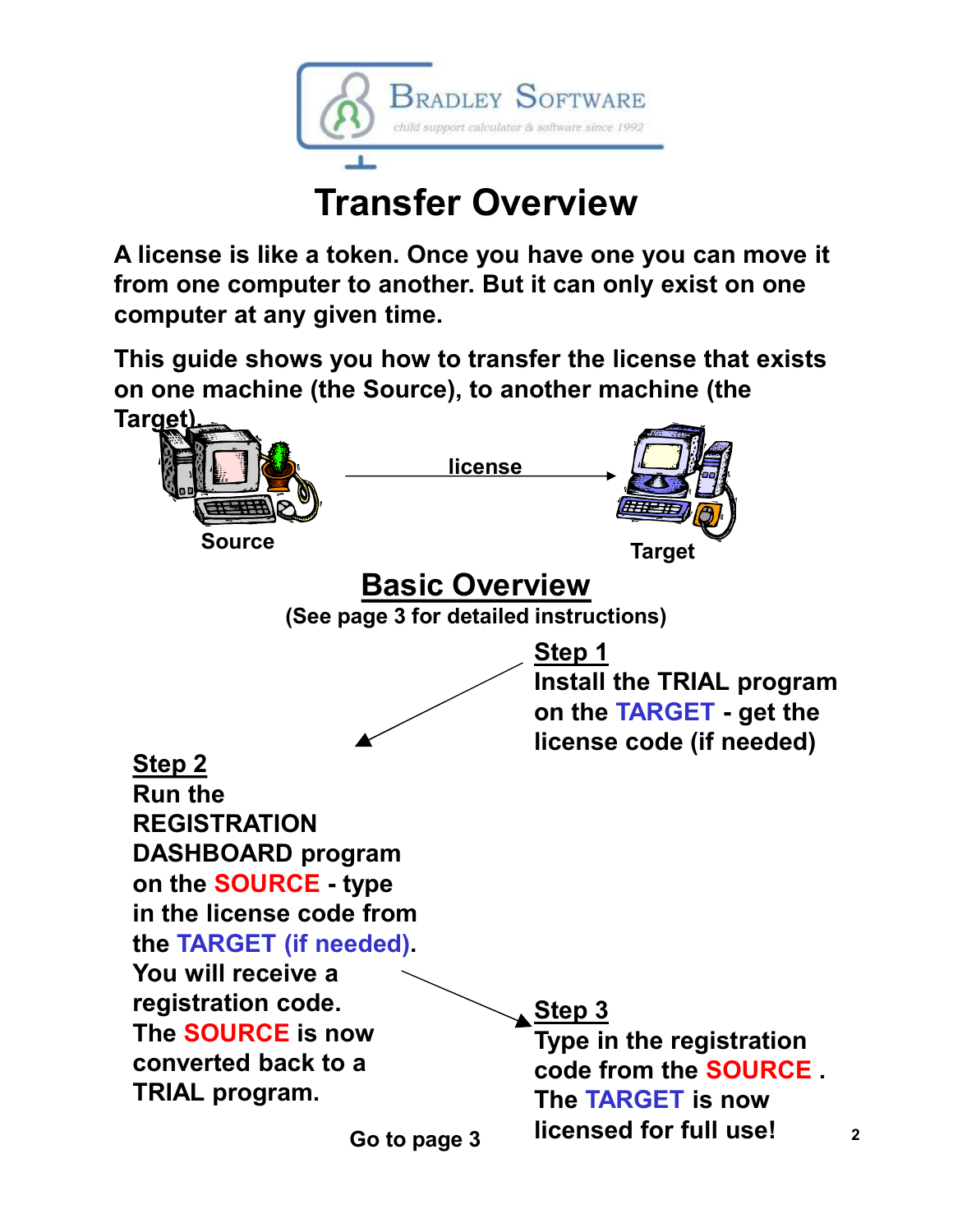





SOURCE computer (The one you are moving the software from)

### Step 2

Run the licensed program. Click on HELP then click on TRANSFER LICENSE



#### A new window appears.



#### Click YES



#### If it looks like this then go to<br>contact Bradley Software page 4



TARGET computer (the one you are moving the software to)

### Step 1

Install the Trial program in the PC that you want to move the license

|                                  | Thank you for choosing Bradley Software<br>Select an option and click OK to begin.<br>If you wish to purchase a license<br>please go to our website<br>www.bradleysoftware.com<br>or check out www.childsupporttools.com<br>for low cost, single case versions. |
|----------------------------------|-----------------------------------------------------------------------------------------------------------------------------------------------------------------------------------------------------------------------------------------------------------------|
|                                  | SELECT AN OPTION - THEN CLICK THE BUTTON BELOW                                                                                                                                                                                                                  |
| <b>C</b> Enter Registration Code |                                                                                                                                                                                                                                                                 |
|                                  | C Continue with evaluation version (Limited functionality)                                                                                                                                                                                                      |
|                                  |                                                                                                                                                                                                                                                                 |
| C. Purchase a license            |                                                                                                                                                                                                                                                                 |
|                                  |                                                                                                                                                                                                                                                                 |
| C Close the program              |                                                                                                                                                                                                                                                                 |
|                                  | Select an Option and click here                                                                                                                                                                                                                                 |
|                                  | License Number: 35 3D343F313B343A3237 32                                                                                                                                                                                                                        |
|                                  | Click to send license key to Bradley (only required if license was purchased by FAX)                                                                                                                                                                            |
|                                  | <b>BRADLEY SOFTWARE</b><br>child support calculator & software since 1992                                                                                                                                                                                       |

Leave it open to this screen Go to Step 2 (shown on left)

follow these instructions

| <b>&amp; Transfer a License</b><br>LicenseCode (Type into Source Machine) |        |
|---------------------------------------------------------------------------|--------|
|                                                                           |        |
| <b>Instructions</b>                                                       | Cancel |

## If it looks like this then